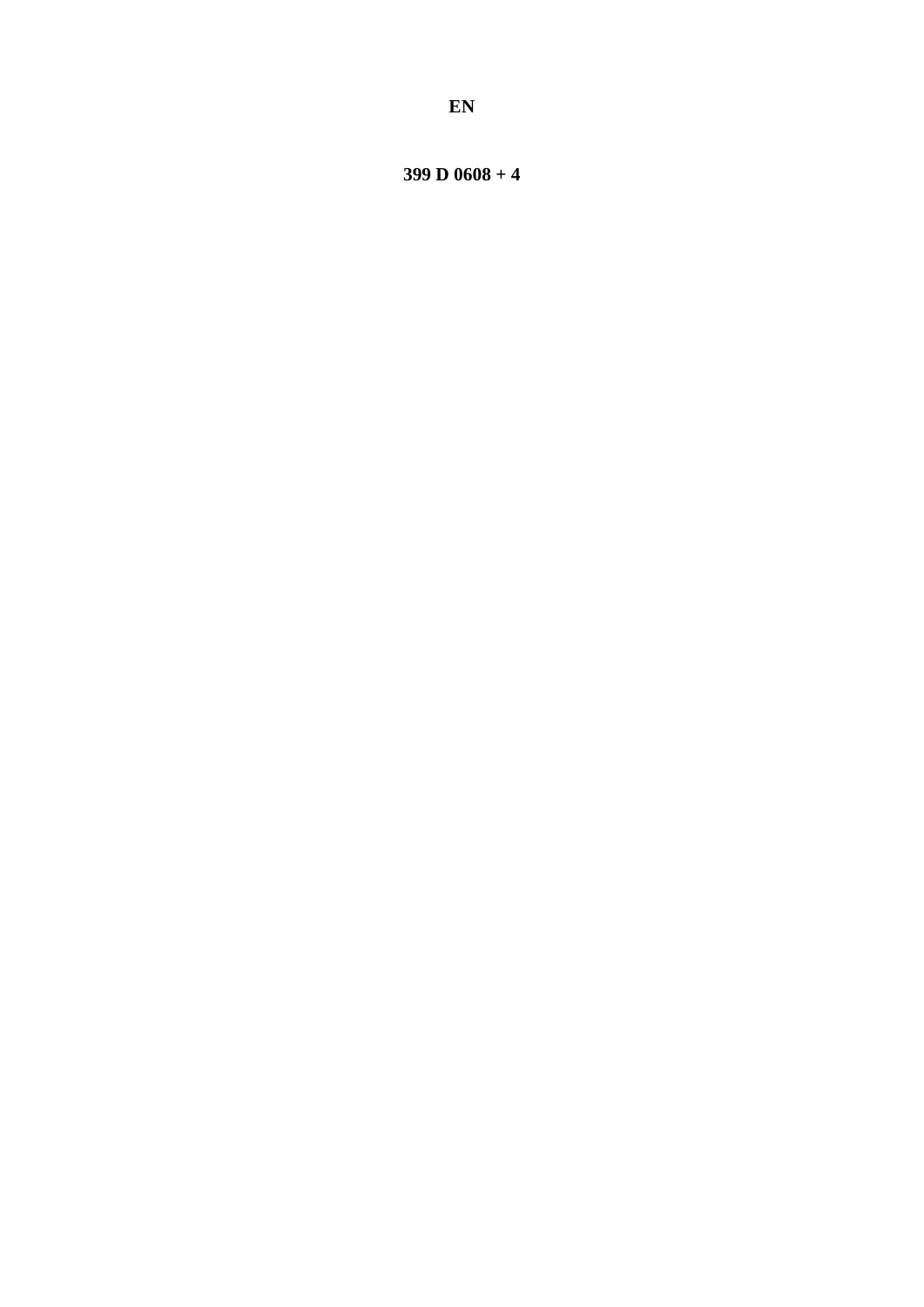## **DECISION OF THE EEA JOINT COMMITTEE No 29/2001**

#### **of 30 March 2001**

## **amending Annex I (Veterinary and phytosanitary matters) to the EEA Agreement**

#### THE EEA JOINT COMMITTEE,

Having regard to the Agreement on the European Economic Area, as amended by the Protocol adjusting the Agreement on the European Economic Area, hereinafter referred to as 'the Agreement', and in particular Article 98 thereof,

#### Whereas:

- (1) Annex I to the Agreement was amended by Decision of the EEA Joint Committee No [1](#page-1-0)89/1999 of 17 December 1999<sup>1</sup>.
- (2) Commission Decision 1999/608/EC of 10 September 1999 amending Annexes of Council Directive 90/429/EEC laying down the animal health requirements applicable to intra-Community trade in and imports of semen of domestic animals of the porcine species<sup>2</sup> is to be incorporated into the Agreement.
- (3) Commission Decision 1999/724/EC of 28 October 1999 amending Annex II to Council Directive 92/118/EEC laying down animal health and public health requirements governing trade in and imports into the Community of products not subject to the said requirements laid down in specific Community rules referred to in Annex A (I) to Directive 89/662/EEC and, as regards pathogens, to Directive  $90/425/EEC<sup>3</sup>$  is to be incorporated into the Agreement.
- (4) Council Directive 1999/89/EC of 15 November 1999 amending Directive 91/494/EEC on animal health conditions governing intra-Community trade in and imports from third countries of fresh poultrymeat<sup>4</sup> is to be incorporated into the Agreement.
- (5) Council Directive 1999/90/EC of 15 November 1999 amending Directive 90/539/EEC on animal health conditions governing intra-Community trade in and imports from third countries of poultry and hatching eggs<sup>5</sup> is to be incorporated into the Agreement.
- (6) Commission Decision 2000/39/EC of 16 December 1999 amending Annex B to Council Directive 90/429/EEC laying down the animal health requirements applicable

<sup>&</sup>lt;sup>1</sup> OJ L 74, 15.3.2001, p. 24.

 $^{2}$  OJ L 242, 14.9.1999, p. 20.

<sup>3</sup> OJ L 290, 12.11.1999, p. 32.

 $^{4}$  OJ L 300, 23.11.1999, p. 17.

<span id="page-1-0"></span> $^5$  OJ L 300, 23.11.1999, p. 19.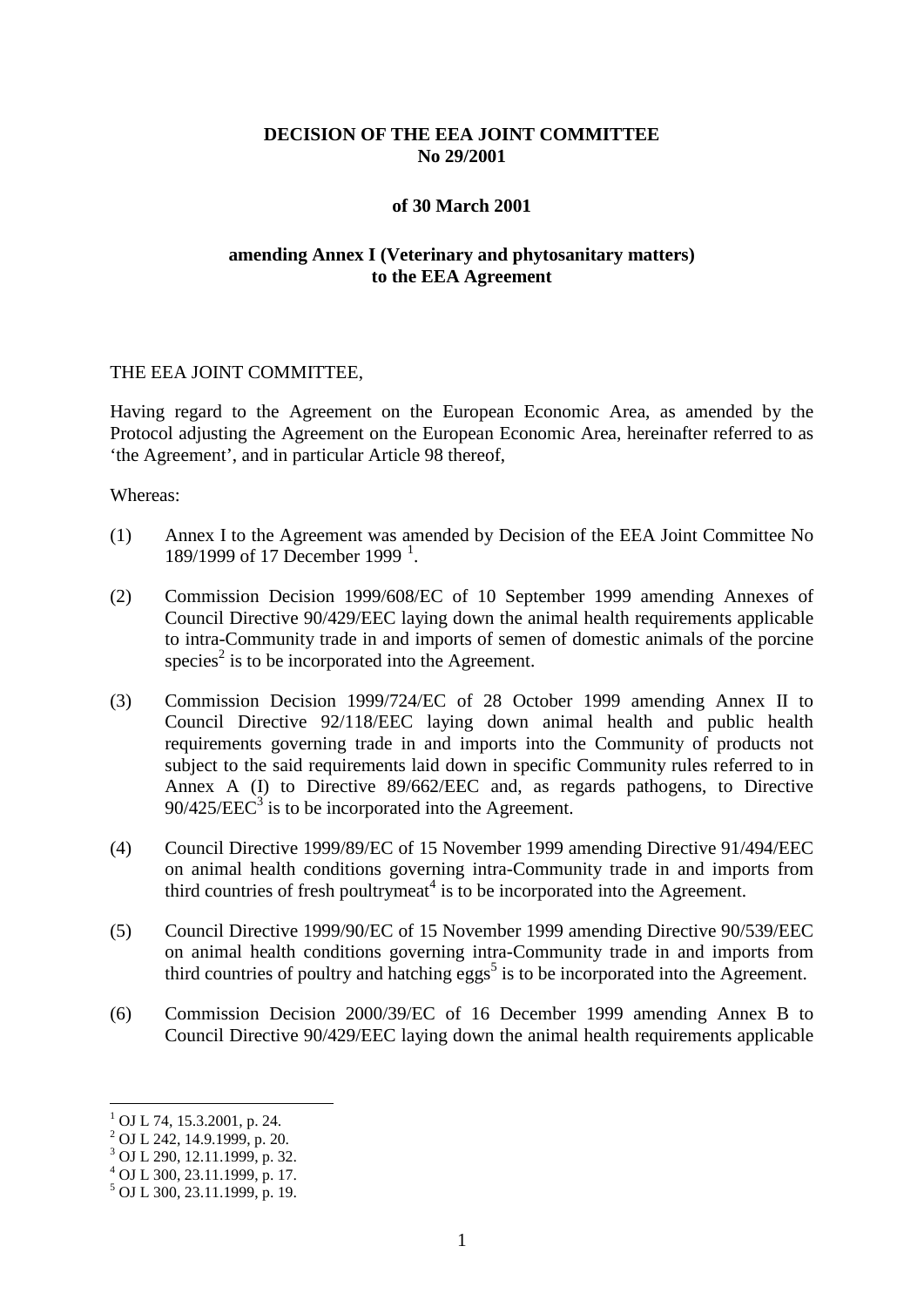to intra-Community trade in and imports of semen of domestic animals of the porcine species<sup> $6$ </sup> is to be incorporated into the Agreement.

(7) This Decision is not to apply to Iceland and Liechtenstein,

HAS DECIDED AS FOLLOWS:

## *Article 1*

The following indent shall be added in point 4 (Council Directive 90/539/EEC) in Part 4.1 and point 3 (Council Directive 90/539/EEC) in Part 8.1 of Chapter I of Annex I to the Agreement:

'- **399 L 0090**: Council Directive 1999/90/EC of 15 November 1999 (OJ L 300, 23.11.1999, p. 19).'

# *Article 2*

The following indents shall be added in point 8 (Council Directive 90/429/EEC) in Part 4.1 and point 7 (Council Directive 90/429/EEC) in Part 8.1 of Chapter I of Annex I to the Agreement:

- '- **399 D 0608**: Commission Decision 1999/608/EC of 10 September 1999 (OJ L 242, 14.9.1999, p. 20),
- **32000 D 0039**: Commission Decision 2000/39/EC of 16 December 1999 (OJ L 13, 19.1.2000, p. 21).'

## *Article 3*

The following indent shall be added in point 2 (Council Directive 91/494/EEC) in Part 5.1 and point 9 (Council Directive 91/494/EEC) in Part 8.1 of Chapter I of Annex I to the Agreement:

'- **399 L 0089**: Council Directive 1999/89/EC of 15 November 1999 (OJ L 300, 23.11.1999, p. 17).'

## *Article 4*

The following indent shall be added in point 7 (Council Directive 92/118/EEC) in Part 5.1, point 15 (Council Directive 92/118/EEC) in Part 6.1 and point 16 (Council Directive 92/118/EEC) in Part 8.1 of Chapter I of Annex I to the Agreement:

'- **399 D 0724**: Commission Decision 1999/724/EC of 28 October 1999 (OJ L 290, 12.11.1999, p. 32).'

 <sup>6</sup> OJ L 13, 19.1.2000, p. 21.